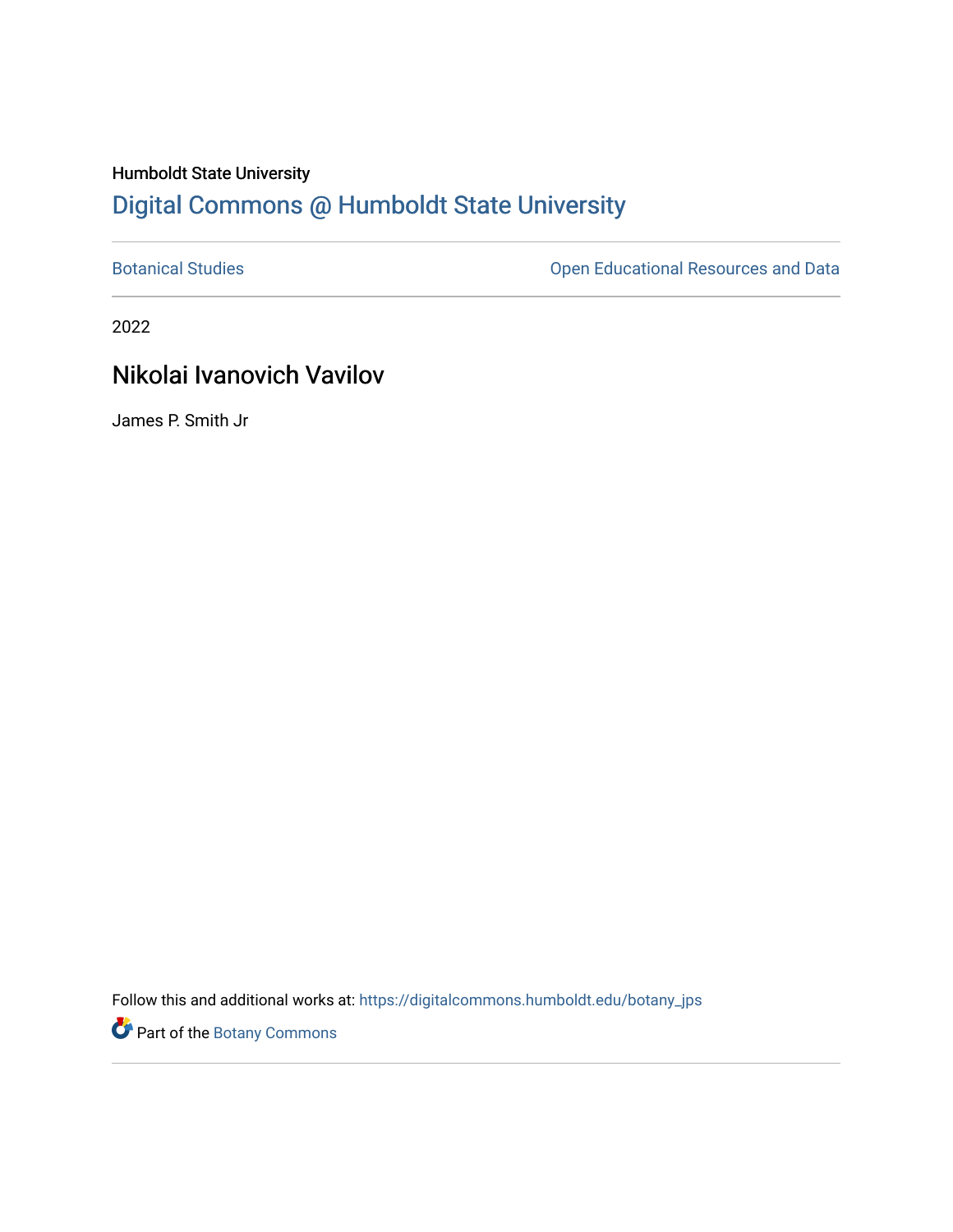# **N I K O L A I I V A N O V I C H V A V I L O V**

**James P. Smith, Jr. Professor Emeritus of Botany Department of Biological Sciences Humboldt State University**

#### **7 August 2021**

In her excellent biography of Alexander von Humboldt, Andrea Wulf observed that he was the most famous scientist of his age, even better known than Napoleon Bonaparte, but that now he is largely forgotten. My subject is a man whose scientific contributions should rightfully place him in the pantheon along with Charles Darwin, but who has suffered the same fate. Today few people, including members of the scientific community, know his name or of his accomplishments. Also disturbing is that now we are more likely now to remember the name of his nemesis, the pseudoscientist Trofim Lysenko.

We often attach a word to a scientist's name to identify his or her discipline. She is a chemist; he is a plant ecologist. For the multifaceted N. I. Vavilov, it would be entirely appropriate to describe him as a botanist, plant geographer, agronomist, geneticist, explorer, plant collector, and administrator. In that sense, it might be said that he was another Alexander von Humboldt. Sadly, one other label, perhaps unique among  $20<sup>th</sup>$  century scientists, must be added he was a martyr.

Vavilov was the son of a prominent and wealthy textile merchant. His younger brother, Sergey Ivanovich, would become a leading Russian physicist and a future President of the Academy of Sciences of the U. S. S. R. His two sisters became a microbiologist and a physician. He and his common-law wife Yelena Barulina, a research scientist, have two sons, both of whom became physicists.

As a child he maintained a small herbarium in his home. He would go on to collect seeds, tubers, and fruits from cultivated plants around the world, more than any other person in history. Vavilov grew up at a time when crop failures and food rationing were common. He devoted his career to the improvement of cereal crops to sustain our global population. He would become the head of the All Union Inst. Applied Botanist, a sprawling structure of 400 research institutes with 20,000 employees. During his career, he assembled and administered the world's largest seed repositories of crop plants He held important positions, such as membership in the Soviet Central Executive Committee. He was the youngest full member of the Soviet Academy of Sciences.

He was legendary for his energy, sleeping only four or five hours each night. He often said, *"Time is short, and there is much to do. One must hurry."* He possessed a prodigious memory. He could recite long passages of Pushkin from memory. On top of everything else, he was a polyglot. He learned 15 languages; he spoke Russian, English, German, Latin, French, Spanish, Farsi, and Turkic.

Vavilov collected thousands of plants in 64 countries. He talked directly to farmers about their crops. I doubt that anyone else has ever had such detailed knowledge of the world's cereals and other crops over such a broad geographic range. He was the author of over 350 publications, several of them issued posthumously. His scientific reputation rests on several important contributions, among them on his "law of homologous series in the inheritance of variability," "studyof immunityof plants from infectious disease" and "Vavilovian mimicry," the idea that some weeds have survived by resembling the crops that we care for.

He is best known for his identification of centers of origin of our crop plants. He expanded upon and made more concrete earlier work by Charles Darwin and especially that of A. P. de Candolle in his *Origin of Cultivated Plants*. He had a very serious reason for wanting to know these origins — to gather and preserve seeds, tubers, and other plant parts to preserve the genetic diversity that they contained. Those genes would be needed to save us from various disasters. He reasoned that these areas could be found by analyzing patterns of variation. The geographic region with the greatest genetic diversity in a particular crop was its center of origin. These were the sites where crops had enough time to evolve diversity. As he put it, *"The region of maximum variation, usually including a number of endemic forms and characteristics as well, can usually also be considered as the center of type formation."*

During his career, Vavilov recognized from two to 12 centers of origin. Here is the most commonly cited version, with eight centers: I • Chinese (the earliest and largest); II • Indian, IIa • Indo-Malayan; III • Central Asiatic, IV • Near Eastern; V • Mediterraean; VI • Abyssinian; VII • South American and Central America; VIII • South American; VIIIa • Chiloe. More recent studies have reduced the number of centers to three or expanded it to 13. They have also argued that these regions are not always regions of origin, but regions of diversity. One author noted that if present day crop diversity were the criterion, then barley had its origin in a particular county in Tennessee. I attempted to make that point with the students in one of my courses. Would not present day diversity clearly suggest that we humans had our origin in what is now New York City, San Francisco, or Los Angeles? Vavilov later accepted that diversity does not always mean place of origin.

The Soviet Union is the home of the world's oldest seed repository, founded in 1894, with the goal of preserving crop plant biodiversit. It is also one of the largest collections, due primarily to the efforts of Vavilov, beginning with his 1916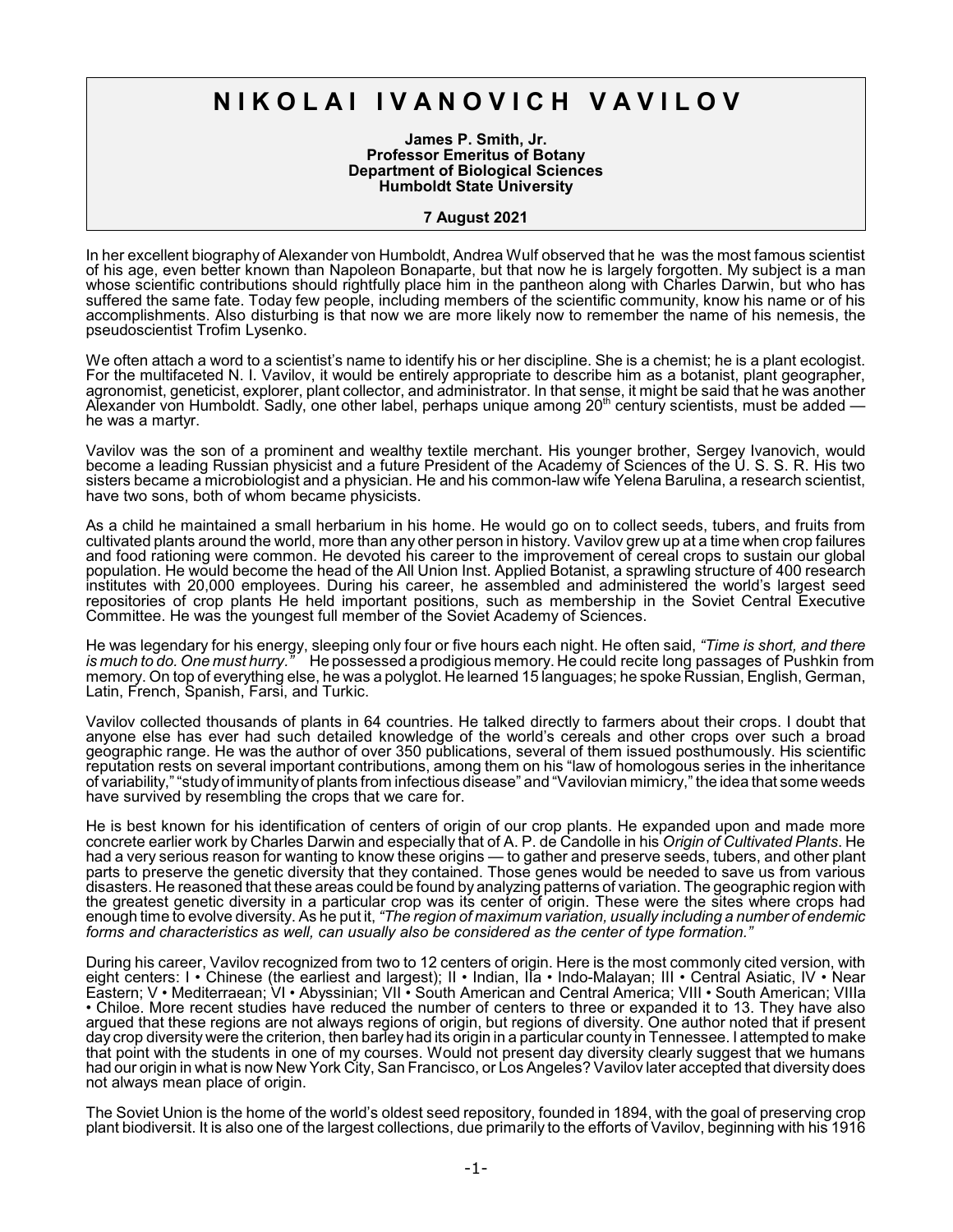Iranian field collections and his concerns that the wild ancestors of our crop plants were being lost as we relied increasingly on fewer and fewer cultivars. The facility, now called the Vavilov Institute of Plant Industry, is housed in a former tsarist palace in St. Petersburg. During World War II, the building faced possible destruction during the Siege of Leningrad, as the city was called at the time. It was saved from German bombing because of its location near the Astoria Hotel. Hitler wanted that area preserved because he planned a huge celebration at the hotel when Russia was defeated. The threat came from the starving citizens of Leningrad who knew the facility housed hundreds of thousands of packets perfectly edible seeds and grains. In one of its rooms is a gallery of photographs of the 28 botanists and staffs who starved to death while protecting the collection. Such was their loyalty to Vavilov and his mission. In a related story, Hitler ordered teams of his commandos to raid a number of Soviet scientific stations to seize what he thought to be critical to his plan for world domination — their seed collections!

Today the Institute houses an estimated 325,250 collections stored in metal containers in large shelving units. Most are kept at room temperate, but some at much lower temperatures. There are other major seed collections, the most recent being the Svalbard Global Seed Vault, located deep inside a mountain on a remote island just south of the North Pole. It has been dubbed the "Doomsday Vault," the "Noah's Ark" and the "Fort Knox" of seeds. It can hold 4.5 million seed samples. In 2020, the Cherokee Nation add nine samples of their heirloom crops.

As Vavilov's fame grew around the world, he found himself the target of scientific and political opposition, especially from one of his staff members, an ambitious charlatan named Trofim D. Lysenko. He postulated that genes did not exist and that the field of genetics was just some silly notion of a Catholic monk (Mendel). He was an enthusiastic champion of the discredited concept of that traits acquired during the lifetime of a plant or animal would be transmitted to their offspring. His bizarre ideas of crop breeding included the belief that one species of plant could be transformed into another in a matter of months by a process he called "vernalization." He ranted against the "Mendelists-Morganists-Weissmanists."

Lysenko had a very powerful patron -- none other than Josef Stalin himself. Vavilov was summoned to the Kremlin for a late night meeting with Marshall Stalin, who ridiculed his scientific contributions and asked, "*Well citizen Vavilov, how long are you going to go on fooling with flowers and other nonsense? When will you start raising crop yields?"* He went on to declare that Vavilov's services were no longer needed. I should note that there is some doubt that this meeting ever occurred. Lysenko would later declare that Stalin was the greatest biologist in history His discredited beliefs became officially approved Soviet agricultural policy. What could go wrong? Only the destruction of Soviet agriculture, the dismissal and death of an unknown number of scientists, and the death of millions of his fellow citizens from famine.

In August 1940, Vavilov was arrested by the KGB while on a collecting trip in the Ukraine. He was accused of destroying Soviet agriculture and of being a British spy, of accepting the concepts of western scientists, and rejecting those of Soviet workers, specifically those of Lysenko. It was later revealed that Vavilov had been under investigation beginning in 1931 and his file had grown over the years to fill seven volumes. During an eleven month period, he was subjected to hundreds of interrogations that lasted almost two thousand hours. After this ordeal, Vavilov admitted that he was guilty of various charges, but not of espionage. After a five minute trial that did not include lawyers, he was sentenced to death by firing squad. He would declare later that, "*We shall go to the pyre. We shall burn, but we shall not retreat from our convictions*." His appeal to the Presidium of the Supreme Soviet of the USSR was rejected. From prison, Vavilov wrote to Lavrentiy Beria, the infamous head of state security, but to no avail. In late 1941, he was moved from a prison in Moscow to one in Saratov, the city where had once been a professor at its university. In reality, he was sent to one of the infamous labor camps. His death sentence was commuted to twenty years in prison. He became a "non-person." One of the 20<sup>th</sup> century's most distinguished scientists simply failed to exist. The circumstances surrounding Vavilov's death remained unclear for many years. His death certificate lists "decline of cardiac activity." Now we know that he died in 1943 of starvation.

Lysenko became a dominant figure in Soviet agriculture, which accounts, at least in part, for decades of food shortages as the collective farms were forced to adopt his scientifically discredited procedures. His methods were adopted in 1958 by the People's Republic of China, resulting in the Great Chinese Famine of 1959-1962. His fall from grace began when Nikita Khrushchev, who had supported him, was ousted. Andrei Sakharov, their leading nuclear physicist delivered a scathing denunciation of his views before a meeting of the Soviet Academy of Science. In a recent article in The Atlantic, Sam Kean notes that, "... Trofim Lysenko probably killed more human beings than any other scientist in history" and alarmingly that his bogus ideas are regaining popularity in Russia.

A few years later, the Soviet government would not only acknowledge that Vavilov had existed, but it restored his reputation and accorded him great honors. "*His outstanding scientific research and the theories he proposed, his productive scientiic expeditions to all parts of the world, his tremendous organizing activities, his brilliant leadership of the largest scientific institutions, and his whole unrepeatable life was given in selfless service to his Motherland will never be forgotten by his descendants."* [Piroda, an organ of the Soviet government, 1967]

Scientific institutes in Russia bear his name, as do streets in Moscow and St. Petersburg, along with a Russian state university, a minor planet (2862 Vavilov) glaciers, and a crater on the lunar surface, named for him and his brother.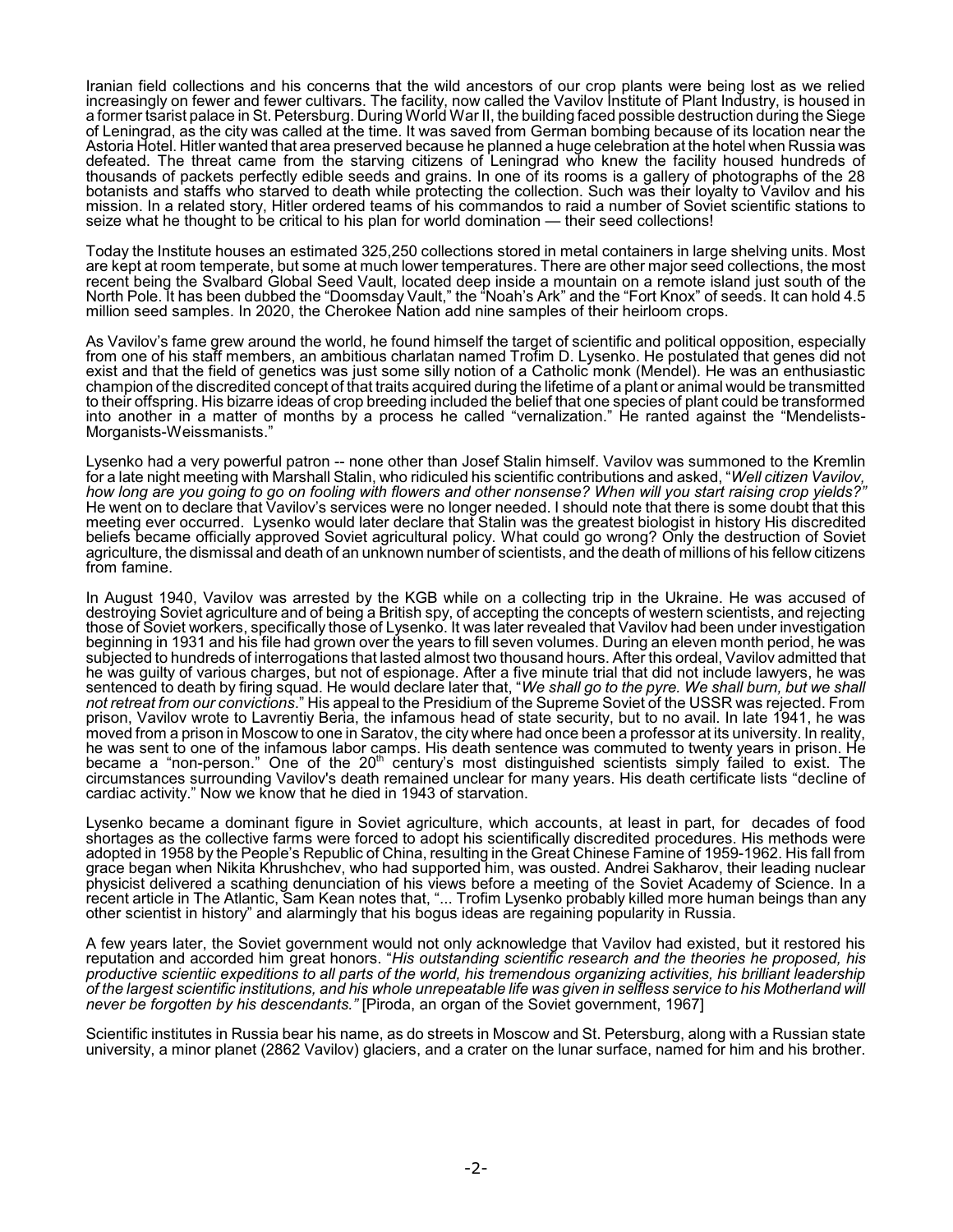### **T I M E L I N E: N. I. V A V I L O V**

1887 Born in Moscow (13 November)<br>1906 Graduates from highschool: ent 1906 Graduates from highschool; enters the Petrovske Academy of Agricultural Sciences<br>1910 Presents his graduation thesis on snails 1910 Presents his graduation thesis on snails<br>1911 Works at Bureau of Applied Botany and 1911 Morks at Bureau of Applied Botany and at the Bureau of Mycology & Phytopathology<br>1912 Marries Yekaterina Sakharova 1912 Marries Yekaterina Sakharova<br>1913 Studies in Europe and England 1913 Studies in Europe and England; collaborates with William Bateson [to 1914] 1916 Expedition to Persia (Iran)<br>1917 Becomes Professor of Agr 1917 Becomes Professor of Agronomy at the University of Saratov [to 1920] 1917 Publishes "On the Origin of Cultivated Rye" 1919 Publishes "Theory of Immunity of Plants to Infectious Diseases" 1920 Publishes "The Law of Homologous Series Hereditary Variability" 1921 Expedition to Canada and a number of U. S. states [to 1922]<br>1921 Lenin appoints him Director of the Bureau of Applied Botany<br>1921 Expeditions to European Russia, the Caucasus, and Middle A Lenin appoints him Director of the Bureau of Applied Botany 1921 Expeditions to European Russia, the Caucasus, and Middle Asia [to 1940]<br>1922 Publishes "Law of Homologous Series" 1922 Publishes "Law of Homologous Series"<br>1922 Becomes corresponding member of the 1922 Becomes corresponding member of the Academy of Sciences of the U. S. S. R.<br>1924 Becomes Director of the Lenin All-Union Academy of Agricultural Sciences in Le 1924 Becomes Director of the Lenin All-Union Academy of Agricultural Sciences in Leningrad<br>1924 Expedition to Afghanistan 1924 Expedition to Afghanistan<br>1925 Expedition to Khoresm (Kl<br>1925 Awarded the N. M. Przhev Expedition to Khoresm (Khwarazm) in Central Asia 1925 Awarded the N. M. Przhevalsky Gold Medal by the Soviety Geographical Society 1926 Publishes "Centers of Origin of Cultivated Plants" 1926 Expedition to a number of Mediterranean countries [to 1927] 1926 Divorces his wife and becomes common-law husband of Yelena Barulina<br>1927 Expedition to mountainous regions in Bavaria 1927 Expedition to mountainous regions in Bavaria<br>1928 Receives the Lenin Award (one of the first to l 1928 Receives the Lenin Award (one of the first to be so honored)<br>1929 Expedition to China, Japan, and Korea 1929 Expedition to China, Japan, and Korea 1929 Along with other agronomists, meets with Joseph Stalin; it did not go well 1930 Becomes Director of the Inst. of Genetics, Academy of Sciences of the USSR [to 1940]<br>1930 Expeditions to the U.S., Mexico, and Central America 1930 Expeditions to the U. S., Mexico, and Central America<br>1931 President of the All-Union Geographical Society 1931 President of the All-Union Geographical Society<br>1932 In his last foreign trip, visits United States, Cuba 1932 In his last foreign trip, visits United States, Cuba, and South America [to 1933]<br>1935 Elected Chairman of the International Congress of Genetics [cancelled by Polit 1935 Elected Chairman of the International Congress of Genetics [cancelled by Politburo]<br>1935 Publishes "Theoretical Basis of Plant Breeding" 1935 Publishes "Theoretical Basis of Plant Breeding" 1936 Stalin cancels International Congress of Genetics session planned for Moscow<br>1937 Declared an "enemy of the people" by Trofim Lysenko 1937 Declared an "enemy of the people" by Trofim Lysenko 1938 Visits United States<br>1938 Replaced by Lysenk 1938 Replaced by Lysenko as President of Academy of Agricultural Science<br>1939 Elected President of International Congress in Edinburgh [Politburo for 1939 Elected President of International Congress in Edinburgh [Politburo forbids him to attend] 1940 His seed collection, the largest in the world, now numbered 200,000 accessions 1940 Elected a foreign member of the Royal Society of Great Britain<br>1940 Arrested and interrogated for being a spy for England and on o 1940 Arrested and interrogated for being a spy for England and on other charges [1941]<br>1941 Sentenced to death 1941 Sentenced to death<br>1942 Sentence commute 1942 Sentence commuted to twenty years in prison 1943 Dies in Soviet labor camp at Saratov (26 January), from a "decline of cardiac activity" 1948 Lysenko's theories become official Soviet state policy<br>1955 Retroactively pardoned by Nikita Khrushchev 1955 Retroactively pardoned by Nikita Khrushchev<br>1956 Soviet Academy orders the republication of V 1956 Soviet Academy orders the republication of Vavilov's works<br>1965 Academy of Sciences of the USSR establishes the Vavilov 1965 Academy of Sciences of the USSR establishes the Vavilov Award<br>1965 His old nemesis. Trofim Lysenko, falls from power 1965 His old nemesis, Trofim Lysenko, falls from power 1967 An issue of Piroda of the Academy of Sciences of the USSR praises Vavilov 1968 Academy of Sciences of the USSR establishes the Vavilov Medal 1968 Research Institute Plant Industry renamed N. I. Vavilov Institute of Plant Industry<br>1987 Russia issues postage stamp honoring Vavilov 1987 Russia issues postage stamp honoring Vavilov<br>1987 Soviet Union marks the centenary of his birth at 1987 Soviet Union marks the centenary of his birth at Central Concert Hall in Moscow<br>1997 Monument to Vavilov unveiled on the street bearing his name in Saratov Monument to Vavilov unveiled on the street bearing his name in Saratov **B I B L I O G R A P H Y**

### **BOOKS & PAPERS BY VAVILOV**

Vavilov, N. I. 1913. The hybrid between Einkorn and soft wheat. Bull. Applied Bot. 6: 1-19.

Vavilov, N. I. 1915. Immunity to fungus diseases as a physiological test in genetics and systematics. J. Genetics 4: 49-65.

Vavilov, N. I. 1917. On the origin of cultivated rye. Bull. Applied Bot. 10(7-10): 561-590. [In Russian]

Vavilov, N. I. 1918. Plant imunity to infectious diseases. Works Petrovsky Agric. Acad. 1-4. 240 pp. [In Russian]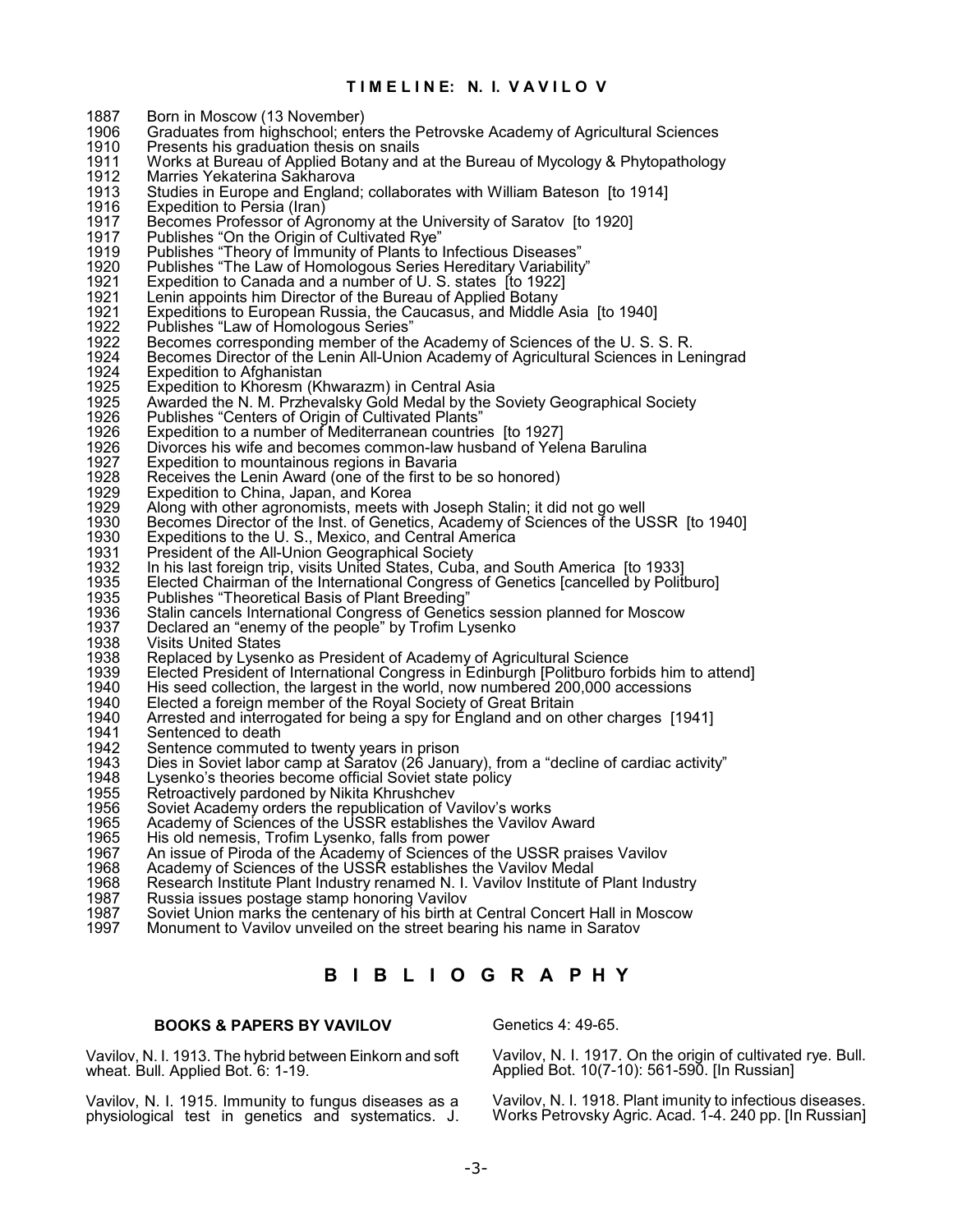Vavilov, N. I. 1922. The law of homologous series in variation. J. Genetics 12: 47-89.

Vavilov, N. I. 1922-1923. A contribution to the classification of soft wheats, *Triticum vulgare*. Bull. Appl. Bot. Plant Breeding 13(1): 149-257.

Vavilov, N. I. 1924. On the eastern centres of origin of cultivated plants. Novyi Vostok 6: 291-305. [In Russian[

Vavilov, N. I. 1926. Studies on the origin of cultivated Plants. Bull. Appl. Botany, Genetics and Plant Breeding 16(2): 1-248.

Vavilov, N. I. 1926. William Bateson, 1861-1926. Work of Appl. Bot. Plant Breeding 15(5): 499-511. [In Russian]

Vavilov, N. I., 1927. Geographical regularities in the distribution of the genes of cultivated plants. Bull. Appl. Bot. Plant Breeding 17(3): 411-428.

Vavilov, N. I. 1927. Les centres mondiaux des génes de blé. Actes de la 1-ere Conf. Int. du ble. 1927: 368-376.

Vavilov, N. I. 1928. Geographische Genzentren unserer Kulturplanzen. Verhandlungen des V Int. Kong. fur Vererbungswissenschaft,Berlin, 1927, Bd. 1: S342-369.

Vavilov, N. I. 1928. Essais géographiques sur l' étude de ;a variabilité des plantes cultivées en l' USSR. Act. Counseil Int. Sci. Agric. 2: 346-381.

Vavilov, N. I. 1930. The problems of the origin of cultivated plants and domesticated animals, as conceived at the present time. Proc. U. S. S. R. Congr. Genetics, Plant and Animal Breeding 2: 5-18.

Vavilov, N. I. 1931. Mexico and Central America as the principle centre of origin of cultivated plants of the New World. Bull. Appl. Botany, Genetics and Plant Breeding 26(3): 135-199.

Vavilov, N. I. 1931. The problem of rubber plants in North America. Bull. Appl. Bot. Plant Breeding 26: 201- 267.

Vavilov, N. I. 1931. The role of Central Asia in the origin of cultivated plants. Bull. Appl.Bot. Plant Breeding 26(3): 3-44.

Vavilov, N. I. 1931. The Linnean species as a system. Prof. V Int. Bot. Congress, Cambridge, 1930. Pp. 213-216.

Vavilov, N. I. 1931 The problem concerning the origin of agriculture in the light of recent research. Int. Cong. Hist. Sci. Tech. Pp. 95-106.

Vavilov, N. I. 1932. Genetics at the service of socialistic agriculture. Bull. Appl. Bot. Plant Breeding Ser. A, No. 1: 19-42.

Vavilov, N. I. 1932. Der jetsige Zustand des Problems der Entstehung der Kulturpflanzen. Biol. Gen. 8: 351- 363.

Vavilov, N. I. 1932. The process of evolution in cultivated plants. Proc. 6<sup>th</sup> Int. Cong. Genet. 1: 331-342.

Vavilov, N. I. 1933. L' agriculture et la science

agronomiqueen URSS. Rev. Int. Bot. 13(140): 242-251.

Vavilov, N. I. 1934. Main problems of Soviet plant breeding and methods of solviong them. Bull. Appl. Bot. Plant Breeding Ser. A. No. 12: 5-22.

Vavilov, N. I. 1935. The law of homologous series to hereditary variation. Chron. Bot. 13: 55-94.

Vavilov, N. I. 1935. The study of the immunity of plants to infectious diseases. Chron. Bot. 13: 96-168.

Vavilov, N. I. 1935. The scientific bases of wheat breeding. Chron. Bot. 13: 169-349.

Vavilov, N. I. 1935. The botanico-geographical bases of plant breeding. Chron. Bot. 13: 13-54.

Vavilov, N. I. 1936. Hugo de Vries. Priroda 1: 119-130.

Vavilov, N. I. 1936. Le bases botaniques et géographiques de la sélection. Rev. Bot. Appl. 16: 124- 129; 214-223; 285-193.

Vavilov, N. I. 1939. Genetics in the USSR. Chron. Bot. 5(1): 14, 15.

Vavilov, N. I. 1940. The theory of the origin of cultivated plants according to Darwin. Z. Landw. VersWes. Bulg. 10(3): 1-31.

Vavilov, N. I. 1940. The new systematics of cultivated plants. <u>In,</u> Huxley, J. (editor). The new systematics. Pp.  $549 - 566.$ 

Vavilov, N. I. 1941. Entering a new epoch. Chron. Bot. 6(19/20): 433-437.

Vavilov, N. I. 1951. Phytogeographic basis of plant breeding. <u>In,</u> The origin, variation, im-munity and breeding of cultivated plants. Ronald Press. Pp. 13-54.

Vavilov, N. I. 1960. The problems of breeding, the role of EurAsia and New World in origin of cultivated plants. Vol. 3. USSR Acad. Science Press. 532 pp. [In Russian]

Vavilov, N. I. 1992. Origin and geography of cultivated plants. Cambridge Univ. Press. 500 pp.

Vavilov, N. I. 1997. The five continents. IPGRI/VIR. 198 pp.

#### **ABOUT VAVILOV**

Alexanyan, S. M. & V. I. Krivchenko. 1991. Vavilove Institute scientists heroically preserve World Plant Genetic Resources Collection during World War II siege of Leningrad. Diversity 7(4): 10-13.

Atz, J. W. & R. J. Winter. 1968. Further steps in the rehabilitation of N. I. Vavilov. J. Heredity 59(5): 274, 275.

Bakhteyev, F. K. 1968. Reminiscences of N. I. Vavilov (1887-1943) on the eightieth anni-versaryof his birthday. Theoret. Appl. Genetics 38: 79-84.

Bakhteyev, F. Kh. 1960. To the history of Russian sciences. Academician Nicholas Ivan Vavilov on his 70<sup>th</sup> anniversary (Novemver 26, 1887 - Agusut 2, 1942). Qtr. Rev. Biol. 35: 115-119.